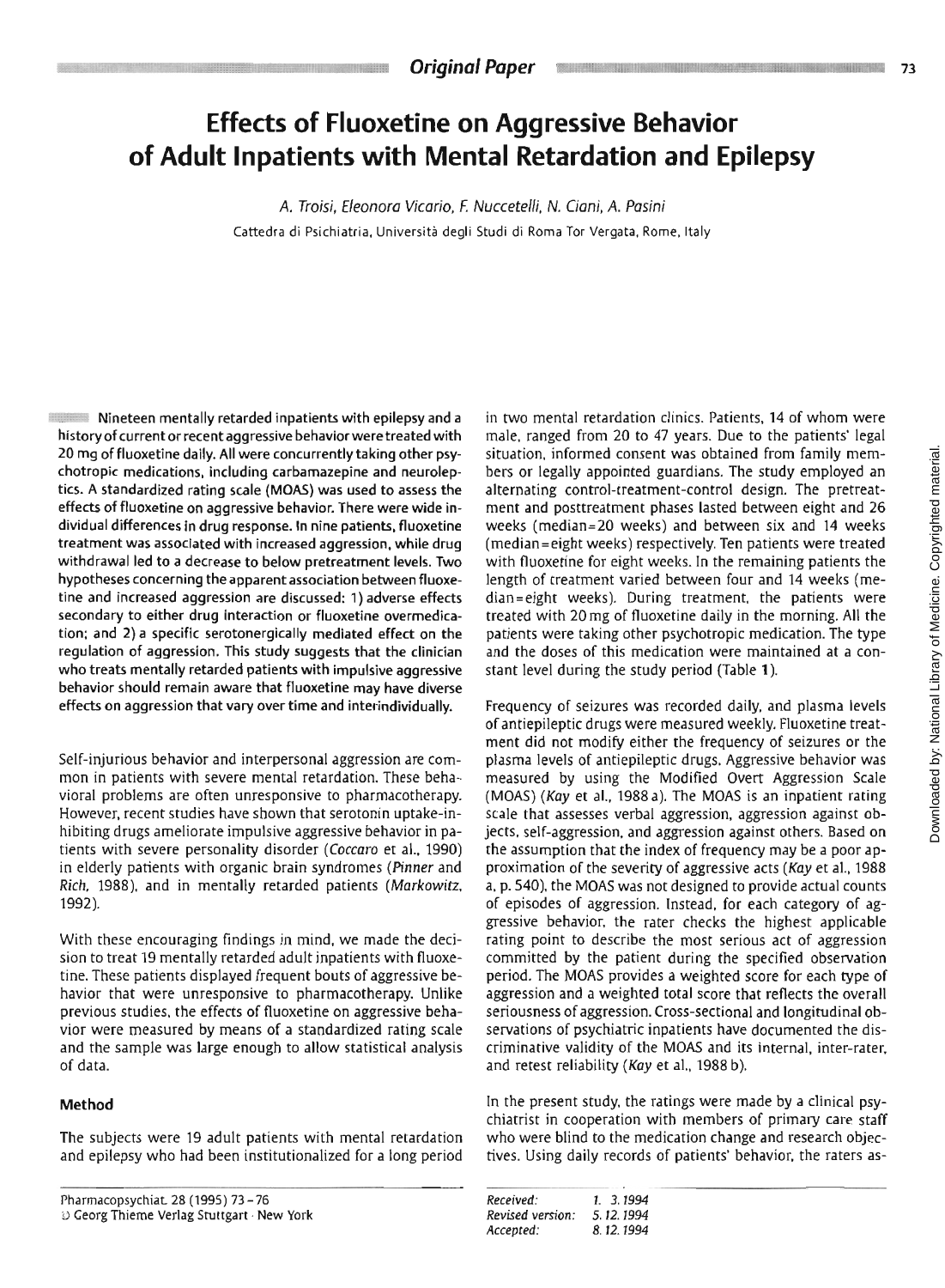| Patient      | Sex | Age (years) | Diagnosis                                                        | Medication (daily dose)                                                                                                                             | Tab. 1 Diagnoses and concur-<br>rent medication of 19 mental-                                          |
|--------------|-----|-------------|------------------------------------------------------------------|-----------------------------------------------------------------------------------------------------------------------------------------------------|--------------------------------------------------------------------------------------------------------|
| $\mathbf{1}$ | М   | 31          | Severe mental retardation<br>Partial seizures                    | Carbamazepine 600 mg<br>Phenobarbital 100 mg<br>Thioridazine 300 mg<br>Lorazepam 2.5 mg                                                             | ly retarded patients with a<br>history of aggressive behavior<br>who received fluoxetine<br>20 mg/day. |
| 2            | M   | 29          | Severe mental retardation<br>Grand mal                           | Carbamazepine 1400 mg<br>Phenobarbital 200 mg<br>Phenytoin 100 mg<br>Phenobarbital 200 mg                                                           |                                                                                                        |
| 3            | м   | 47          | Severe mental retardation<br>Grand mal                           | Phenobarbital 150 mg                                                                                                                                |                                                                                                        |
| 4            | М   | 33          | Severe mental retardation<br>Absence and clonic seizures         | Tiapride 600 mg<br>Phenobarbital 150 mg                                                                                                             |                                                                                                        |
| 5            | М   | 31          | Severe mental retardation<br>Grand mal                           | Carbamazepine 1000 mg<br>Phenobarbital 150 mg<br>Lorazepam 2.5 mg                                                                                   |                                                                                                        |
| 6            | М   | 32          | Severe mental retardation<br>Grand mal                           | Clotiapine 40 mg<br>Orphenadrine 50 mg<br>Carbamazepine 1000 mg<br>Phenytoin 150 mg<br>Phenobarbital 300 mg<br>Clonazepam 0.5 mg<br>Nitrazepam 5 mg |                                                                                                        |
| 7            | М   | 28          | Severe mental retardation<br>Absence seizures                    | Phenytoin 100 mg<br>Phenobarbital 100 mg<br>Phenobarbital 100 mq<br>Clotiapine 20 mg                                                                |                                                                                                        |
| 8            | M   | 28          | Severe mental retardation<br>Grand mal and absence seizures      | Phenobarbital 125 mg<br>Valproic acid 1500 mq<br>Lorazepam 1.25 mg                                                                                  |                                                                                                        |
| 9            | Μ   | 31          | Severe mental retardation<br>Simple partial seizures             | Clonazepam 1 mg<br>Desmethyldiazepam 4 mq                                                                                                           |                                                                                                        |
| 10           | F   | 22          | Moderate mental retardation<br>Grand mal                         | Carbamazepine 600 mg<br>Valproic acid 1200 mg<br>Phenobarbital 75 mg                                                                                |                                                                                                        |
| 11           | F   | 41          | Unspecified mental retardation<br>Grand mal and atonic seizures  | Carbamazepine 1200 mg<br>Phenobarbital 100 mg<br>Valpromide 1500 mg<br>Phenobarbital 100 mg                                                         |                                                                                                        |
| 12           | F   | 32          | Unspecified mental retardation<br>Grand mal                      | Phenytoin 150 mg<br>Phenobarbital 300 mg<br>Carbamazepine 1200 mg<br>Clonazepam 1.5 mg                                                              |                                                                                                        |
| 13           | М   | 21          | Severe mental retardation<br>Grand mal                           | Carbamazepine 1500 mg<br>Phenobarbital 200 mg                                                                                                       |                                                                                                        |
| 14           | F   | 22          | Unspecified mental retardation<br>Grand mal and absence seizures | Valproic acid 1000 mg<br>Carbamazepine 600 mg<br>Clonazepam 1.5 mg                                                                                  |                                                                                                        |
| 15           | м   | 20          | Moderate mental retardation<br>Absence seizures                  | Valproic acid 1250 mg<br>Phenobarbital 200 mg                                                                                                       |                                                                                                        |
| 16           | F   | 24          | Severe mental retardation<br>Grand mal                           | Carbamazepine 1200 mg<br>Phenobarbital 150 mg<br>Clonazepam 3 mg<br>Thioridazine 30 mg                                                              |                                                                                                        |
| 17           | М   | 20          | Severe mental retardation<br>Grand mal and absence seizures      | Carbamazepine 1200 mg<br>Valproic acid 1900 mg<br>Phenobarbital 50 mg                                                                               |                                                                                                        |
| 18           | м   | 26          | Severe mental retardation<br>Grand mal                           | Carbamazepine 1200 mg<br>Barbexaclone 200 mq<br>Desmethyldiazepam 2 mg                                                                              |                                                                                                        |
| 19           | М   | 29          | Unspecified mental retardation<br>Grand mal                      | Phenytoin 300 mg<br>Barbexaclone 300 mg<br>Clonazepam 4 mg                                                                                          |                                                                                                        |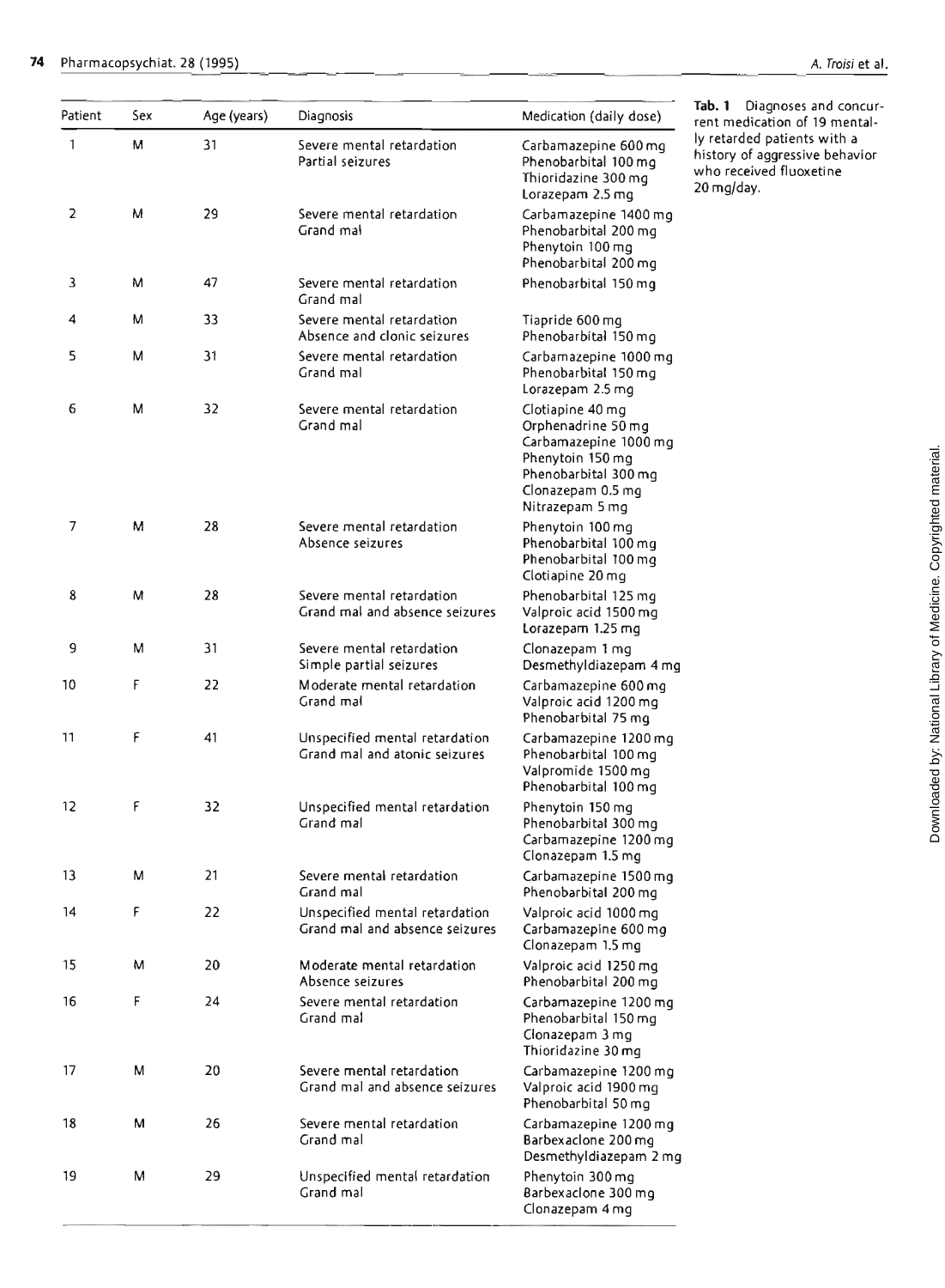| Tab. 2 Mean monthly scores on the Modified Overt Aggression     |
|-----------------------------------------------------------------|
| Scale (MOAS) of 19 mentally retarded patients with a history of |
| aggressive behavior who received fluoxetine 20 mg/day.          |

| Patient      | Weeks of<br>Treatment | Pre-<br>treatment | Treatment | Post-<br>treatment |
|--------------|-----------------------|-------------------|-----------|--------------------|
| 1            | 12                    | 20.83             | 33.20     | 16.50              |
| $\mathbf{c}$ | 14                    | 0.00              | 0.00      | 0.00               |
| 3            | 10                    | 2.00              | 3,20      | 3.20               |
| 4            | 14                    | 2.80              | 5.43      | 0.00               |
| 5            | 12                    | 6.91              | 25.20     | 6.40               |
| 6            | 10                    | 6.18              | 3.20      | 9.60               |
| 7            | 8                     | 10.00             | 10.67     | 4.00               |
| 8            | 14                    | 2.00              | 0.00      | 0.80               |
| 9            | 14                    | 43.60             | 44.86     | 0.80               |
| 10           | 8                     | 0.00              | 0.00      | 0.00               |
| 11           | 8                     | 12.33             | 14.00     | 14.00              |
| 12           | 8                     | 9.00              | 12.00     | 11.00              |
| 13           | 8                     | 28.00             | 38.50     | 10.33              |
| 14           | 8                     | 0.00              | 0.00      | 0.00               |
| 15           | 8                     | 0.00              | 0.00      | 0.00               |
| 16           | 8                     | 2.00              | 2.00      | 2.00               |
| 17           | 4                     | 0.00              | 0.00      | 0.00               |
| 18           | 8                     | 1.33              | 3.00      | 1.67               |
| 19           | 8                     | 0.00              | 12.00     | 0.00               |

sessed the severity of aggression during the preceding week (clinic **A,** patients 1-9, rater: **E.V.)** or the preceding month (clinic **B,** patients 10- 19. rater: EN.). For all patients. the data used for statistical analysis were the mean monthly scores.

#### **Results**

As a group, the patients showed marked changes in aggressive behavior over the three phases of the trial (Table 2 and Figure 1). Fluoxetine treatment was associated with significant changes in the **MOAS** ratings of total aggression (Friedman test. chi-square=7.88. df=2. p<0.02). verbal aggression (Friedman test. chi-square=7.00.  $df=2$ .  $p=0.03$ ), and selfaggression (Friedman test, chi-square = 7.24,  $df = 2$ ,  $p < 0.03$ ). The ratings for all the categories of aggression increased during drug treatment and decreased after drug withdrawal. In the postdrug period. the ratings for assault directed against others decreased below baseline levels and those of selfaggression dropped to zero for all the patients. In view of the fact that six patients, in spite of their recent history of aggressive behavior, had zero scores at baseline. we repeated the statistical analysis by limiting the sample to those patients (N = **13)** who displayed bouts of aggression during the pretreatment phase. The changes in the **MOAS** ratings of total aggression remained significant (Friedman test. chi-square =  $6.43$ , df =  $2$ ,  $p < 0.04$ ).

Data analysis based on total group means concealed wide interindividual differences. We observed three different patterns of response to fluoxetine. Nine patients (Group 1, patients 1. 3 -5,ll - 13,18,19) showed an increase in aggression (Friedman test, chi-square=11.70, df=2,  $p < 0.003$ ), eight patients (Group 2, patients 2,7,9,10,14- 17) showed no appreciable change (Friedman test, chi-square=4.00, df=2, n.s.), and two patients (Croup3, patients 6 and 8) showed a diminution of aggressive behavior (no statistics due to the exiguity of the sample). After drug withdrawal, the **MOAS** ratings of the patients in Groups 1 and 2 decreased sharply and dropped to



**Fig. 1** Patients' Modified Overt Aggression Scale (MOAS) ratings before, during. and after fluoxetine treatment. Top: total group means for different categories of aggression. Bottom: patterns of drug response in subgroups of patients.

below the pretreatment levels. In contrast, aggressive behavior on the part of the two patients in Croup3 increased again to above the pretreatment levels.

We were not able to identify any demographic and / or clinical variable that might explain this individual variation in response to fluoxetine. Even though the mean MOAS total score at baseline was higher in Croup I (worse with fluoxetine) than in Group2 (unchanged) and **3** (better with fluoxetine), such a difference was not statistically significant (Kruskal-Wallis test. **H=2,81,** df=2, n,s.) (Figure 1).

Since the treatment phase ranged from four to 14 weeks, it was possible for the effect of fluoxetine to vary with the length of treatment. To exclude such a possibility, we performed three different types of statistical analysis. First, we limited our analysis to the subsample of patients with the same length of treatment (8 weeks, N-10). The changes in the **MOAS** ratings of total aggression remained significant (Friedman test, chisquare = 8.45,  $df = 2$ ,  $p < 0.02$ ). Second, we calculated the correlation between length of treatment and percent-change scores (i.e., percent change from baseline **MOAS** total score). The two variables were not correlated (Spearman rho=0.05, N=19, n. s.). Third, categorical comparison of the patients in Croup1 (worse with fluoxetine, N =9) and those in Groups2 and **3** (unchanged or better with fluoxetine. **N=10)** showed that the